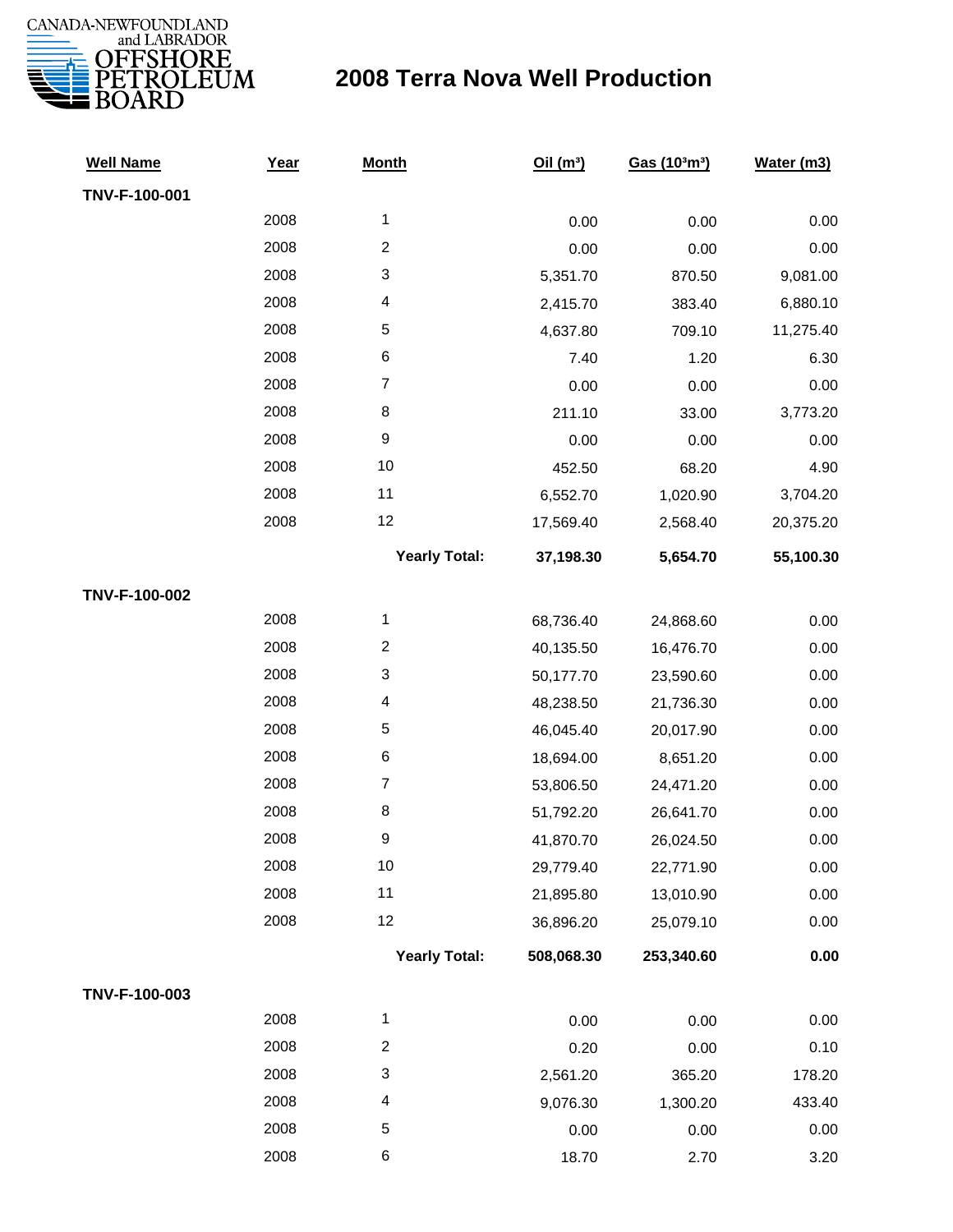

| <b>Well Name</b> | Year | <b>Month</b>         | Oil(m <sup>3</sup> ) | Gas (103m3) | Water (m3) |
|------------------|------|----------------------|----------------------|-------------|------------|
|                  | 2008 | $\overline{7}$       | 0.00                 | 0.00        | 0.00       |
|                  | 2008 | 8                    | 0.00                 | 0.00        | 0.00       |
|                  | 2008 | $\boldsymbol{9}$     | 0.00                 | 0.00        | 0.00       |
|                  | 2008 | 10                   | 122.10               | 16.10       | 21.20      |
|                  | 2008 | 11                   | 6,471.00             | 928.80      | 1,196.40   |
|                  | 2008 | 12                   | 0.00                 | 0.00        | 0.00       |
|                  |      | <b>Yearly Total:</b> | 18,249.50            | 2,613.00    | 1,832.50   |
| TNV-F-100-004    |      |                      |                      |             |            |
|                  | 2008 | 1                    | 110,157.90           | 48,421.20   | 0.00       |
|                  | 2008 | $\overline{c}$       | 83,513.10            | 34,560.90   | 1.90       |
|                  | 2008 | 3                    | 107,602.10           | 38,340.20   | 0.00       |
|                  | 2008 | 4                    | 112,657.60           | 50,069.80   | 0.00       |
|                  | 2008 | 5                    | 107,600.50           | 44,221.20   | 0.00       |
|                  | 2008 | $\,6$                | 41,461.10            | 22,176.30   | 0.00       |
|                  | 2008 | $\overline{7}$       | 96,971.30            | 56,796.70   | 0.00       |
|                  | 2008 | 8                    | 63,952.00            | 35,910.10   | 0.00       |
|                  | 2008 | $\boldsymbol{9}$     | 76,024.00            | 30,811.20   | 0.00       |
|                  | 2008 | 10                   | 92,963.00            | 24,200.70   | 0.00       |
|                  | 2008 | 11                   | 124,535.90           | 32,202.80   | 0.00       |
|                  | 2008 | 12                   | 117,665.40           | 32,276.00   | 0.00       |
|                  |      | <b>Yearly Total:</b> | 1,135,103.90         | 449,987.10  | 1.90       |
| TNV-G-090-002W   |      |                      |                      |             |            |
|                  | 2008 | 1                    | 30,854.20            | 4,100.10    | 74,769.40  |
|                  | 2008 | 2                    | 22,449.10            | 3,057.60    | 55,930.20  |
|                  | 2008 | 3                    | 25,958.60            | 3,755.50    | 76,438.00  |
|                  | 2008 | 4                    | 19,601.80            | 2,768.60    | 66,428.00  |
|                  | 2008 | 5                    | 16,449.20            | 2,237.40    | 60,504.90  |
|                  | 2008 | 6                    | 4,762.50             | 679.00      | 24,077.30  |
|                  | 2008 | $\overline{7}$       | 12,569.00            | 1,842.40    | 56,609.40  |
|                  | 2008 | 8                    | 22,751.10            | 3,169.10    | 65,984.70  |
|                  | 2008 | $\boldsymbol{9}$     | 608.40               | 86.20       | 1,642.20   |
|                  | 2008 | 10                   | 7,554.60             | 1,012.90    | 11,920.40  |
|                  | 2008 | 11                   | 7,407.20             | 1,026.70    | 44,307.70  |
|                  | 2008 | 12                   | 29,274.80            | 3,991.50    | 56,006.00  |
|                  |      | <b>Yearly Total:</b> | 200,240.50           | 27,727.00   | 594,618.20 |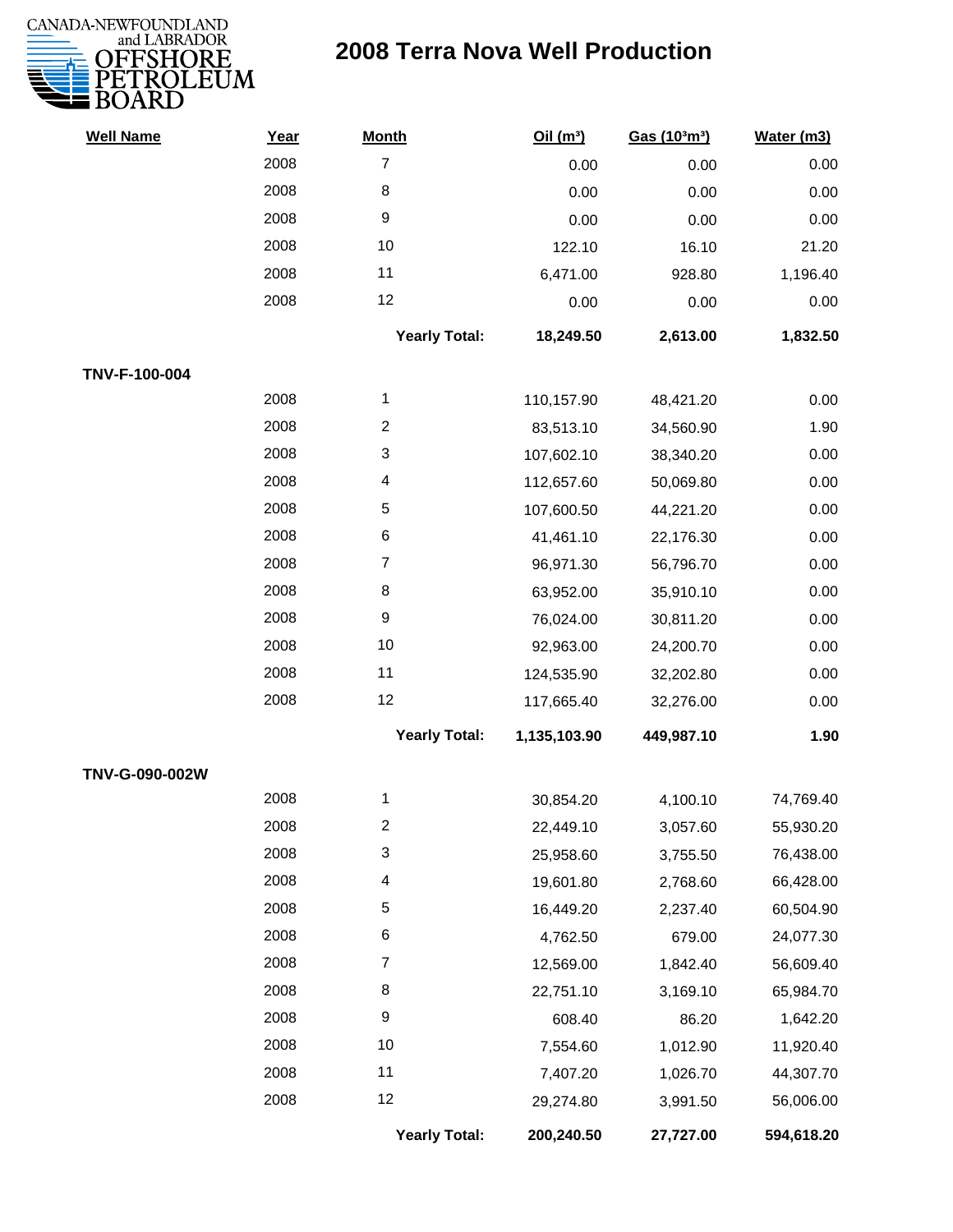

| <b>Well Name</b> | Year | <b>Month</b>         | Oil(m <sup>3</sup> ) | Gas (103m3) | Water (m3) |
|------------------|------|----------------------|----------------------|-------------|------------|
| TNV-G-090-003    | 2008 | 1                    | 26,342.30            | 3,551.10    | 63,092.20  |
|                  | 2008 | $\overline{c}$       | 18,293.40            | 2,527.80    | 50,190.00  |
|                  | 2008 | 3                    | 29,160.20            | 4,280.20    | 71,096.80  |
|                  | 2008 | 4                    | 26,163.80            | 3,749.00    | 68,913.80  |
|                  | 2008 | 5                    | 24,562.80            | 3,390.20    | 67,738.80  |
|                  | 2008 | 6                    | 9,169.20             | 1,326.40    | 27,732.20  |
|                  | 2008 | $\overline{7}$       | 23,291.60            | 3,464.30    | 61,983.40  |
|                  | 2008 | 8                    | 27,797.70            | 3,928.30    | 67,757.30  |
|                  | 2008 | 9                    | 11,673.80            | 1,680.20    | 40,755.80  |
|                  | 2008 | 10                   | 13,719.60            | 1,865.90    | 38,666.70  |
|                  | 2008 | 11                   | 24,913.50            | 3,503.50    | 62,353.20  |
|                  | 2008 | 12                   | 19,358.30            | 2,682.80    | 71,314.70  |
|                  |      | <b>Yearly Total:</b> | 254,446.20           | 35,949.70   | 691,594.90 |
| TNV-G-090-005Y   |      |                      |                      |             |            |
|                  | 2008 | 1                    | 1,774.10             | 237.00      | 30.00      |
|                  | 2008 | $\overline{2}$       | 0.00                 | 0.00        | 0.00       |
|                  | 2008 | 3                    | 2,712.00             | 394.40      | 137.70     |
|                  | 2008 | 4                    | 9,215.50             | 1,308.30    | 4.70       |
|                  | 2008 | 5                    | 9,730.20             | 1,330.30    | 18.20      |
|                  | 2008 | 6                    | 7,840.80             | 1,123.70    | 2.30       |
|                  | 2008 | $\overline{7}$       | 11,816.60            | 1,741.20    | 1.60       |
|                  | 2008 | 8                    | 16,983.00            | 2,377.50    | 18.70      |
|                  | 2008 | 9                    | 18,825.60            | 2,684.30    | 6.30       |
|                  | 2008 | $10$                 | 7,404.70             | 997.10      | 1.80       |
|                  | 2008 | 11                   | 11,184.30            | 1,558.10    | 20.80      |
|                  | 2008 | 12                   | 13,330.40            | 1,818.40    | 246.60     |
|                  |      | <b>Yearly Total:</b> | 110,817.20           | 15,570.30   | 488.70     |
| TNV-G-090-006Z   |      |                      |                      |             |            |
|                  | 2008 | 1                    | 94,219.70            | 16,633.10   | 11,658.90  |
|                  | 2008 | $\overline{c}$       | 119,344.00           | 21,595.50   | 15,642.50  |
|                  | 2008 | 3                    | 117,582.20           | 22,598.10   | 26,277.60  |
|                  | 2008 | 4                    | 119,607.40           | 22,443.10   | 35,102.00  |
|                  | 2008 | 5                    | 99,752.50            | 18,024.80   | 51,875.40  |
|                  | 2008 | 6                    | 48,413.30            | 9,170.30    | 29,218.80  |
|                  | 2008 | $\overline{7}$       | 98,099.60            | 19,105.10   | 74,133.70  |
|                  | 2008 | 8                    | 50,812.50            | 9,402.20    | 46,304.10  |
|                  |      |                      |                      |             |            |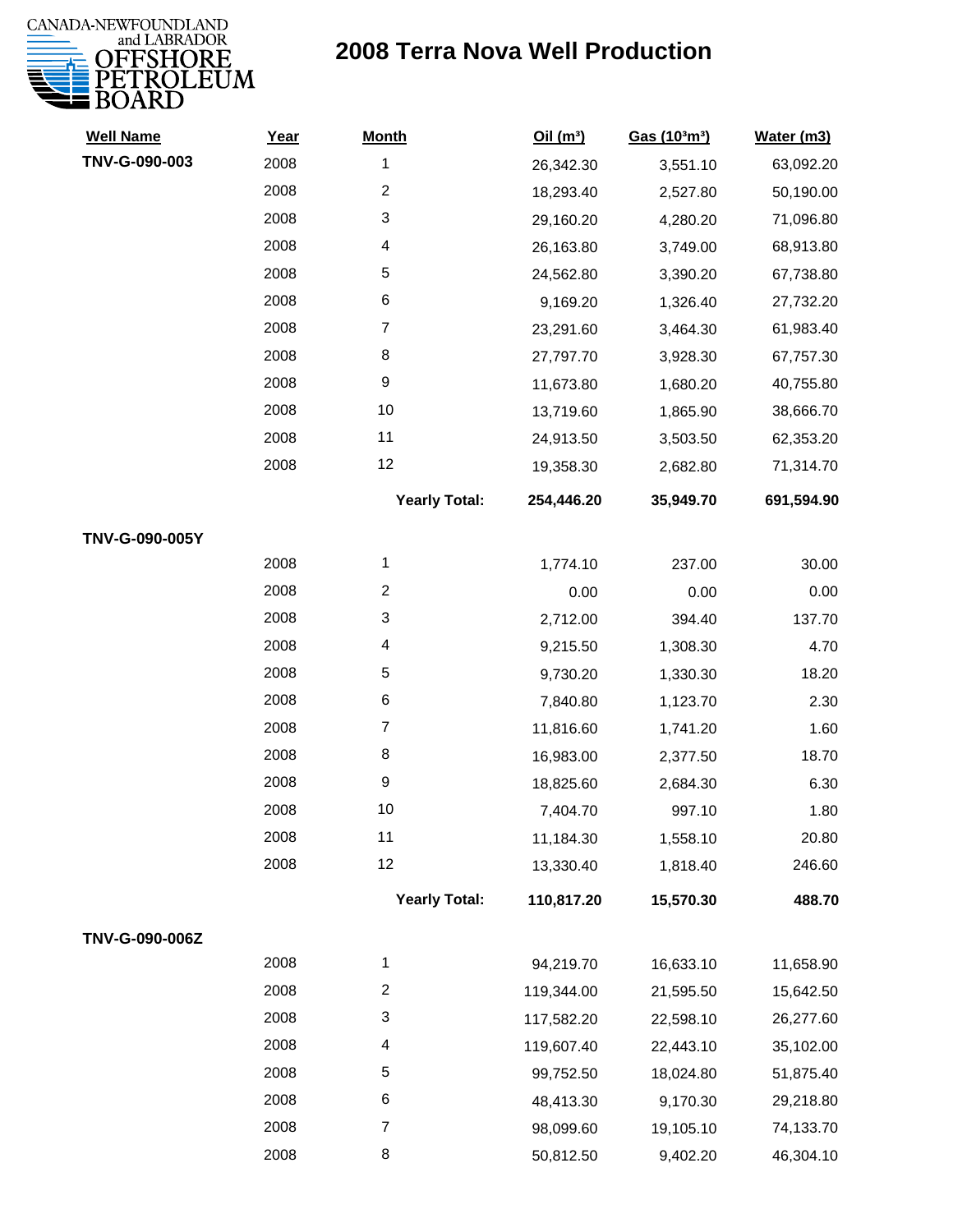

| <b>Well Name</b> | Year | <b>Month</b>         | Oil(m <sup>3</sup> ) | Gas (103m3) | Water (m3) |
|------------------|------|----------------------|----------------------|-------------|------------|
|                  | 2008 | $\boldsymbol{9}$     | 34,994.20            | 6,595.20    | 31,622.30  |
|                  | 2008 | 10                   | 24,876.90            | 4,431.10    | 36,673.20  |
|                  | 2008 | 11                   | 32,873.70            | 6,053.00    | 51,645.00  |
|                  | 2008 | 12                   | 52,452.50            | 9,857.60    | 68,389.50  |
|                  |      | <b>Yearly Total:</b> | 893,028.50           | 165,909.10  | 478,543.00 |
| TNV-L-098-001Z   |      |                      |                      |             |            |
|                  | 2008 | 1                    | 27,291.40            | 24,786.60   | 0.00       |
|                  | 2008 | $\overline{2}$       | 20,907.80            | 18,974.10   | 0.00       |
|                  | 2008 | 3                    | 25,034.60            | 28,864.70   | 0.00       |
|                  | 2008 | 4                    | 23,549.60            | 26,727.50   | 183.50     |
|                  | 2008 | 5                    | 21,325.70            | 26,692.60   | 367.80     |
|                  | 2008 | $\,6$                | 9,775.90             | 9,905.20    | 167.70     |
|                  | 2008 | $\overline{7}$       | 12,938.70            | 16,931.20   | 230.70     |
|                  | 2008 | 8                    | 0.00                 | 0.00        | 0.00       |
|                  | 2008 | $\boldsymbol{9}$     | 3,380.00             | 2,034.60    | 59.00      |
|                  | 2008 | 10                   | 22,249.10            | 14,734.00   | 389.40     |
|                  | 2008 | 11                   | 25,949.80            | 20,114.90   | 484.00     |
|                  | 2008 | 12                   | 27,479.60            | 22,902.50   | 299.40     |
|                  |      | <b>Yearly Total:</b> | 219,882.20           | 212,667.90  | 2,181.50   |
| TNV-L-098-002    |      |                      |                      |             |            |
|                  | 2008 | 1                    | 120,286.00           | 17,602.60   | 0.00       |
|                  | 2008 | $\overline{c}$       | 102,998.90           | 16,042.20   | 0.00       |
|                  | 2008 | 3                    | 119,089.70           | 21,302.90   | 0.00       |
|                  | 2008 | 4                    | 122,601.40           | 24,078.40   | 0.00       |
|                  | 2008 | 5                    | 130,714.70           | 27,663.40   | 0.00       |
|                  | 2008 | $\,6$                | 67,455.20            | 15,493.60   | 0.00       |
|                  | 2008 | 7                    | 128,623.50           | 29,830.20   | 0.00       |
|                  | 2008 | 8                    | 141,884.70           | 52,824.50   | 0.00       |
|                  | 2008 | $\boldsymbol{9}$     | 100,678.70           | 38,233.60   | 0.00       |
|                  | 2008 | 10                   | 73,768.40            | 25,054.90   | 0.00       |
|                  | 2008 | 11                   | 72,541.10            | 26,181.00   | 0.00       |
|                  | 2008 | 12                   | 77,500.70            | 26,745.90   | 0.00       |
|                  |      | <b>Yearly Total:</b> | 1,258,143.00         | 321,053.20  | 0.00       |
| TNV-L-098-004    |      |                      |                      |             |            |
|                  | 2008 | $\mathbf{1}$         | 32,397.40            | 4,650.80    | 48,178.00  |
|                  | 2008 | $\overline{c}$       | 36,889.60            | 5,427.50    | 69,849.20  |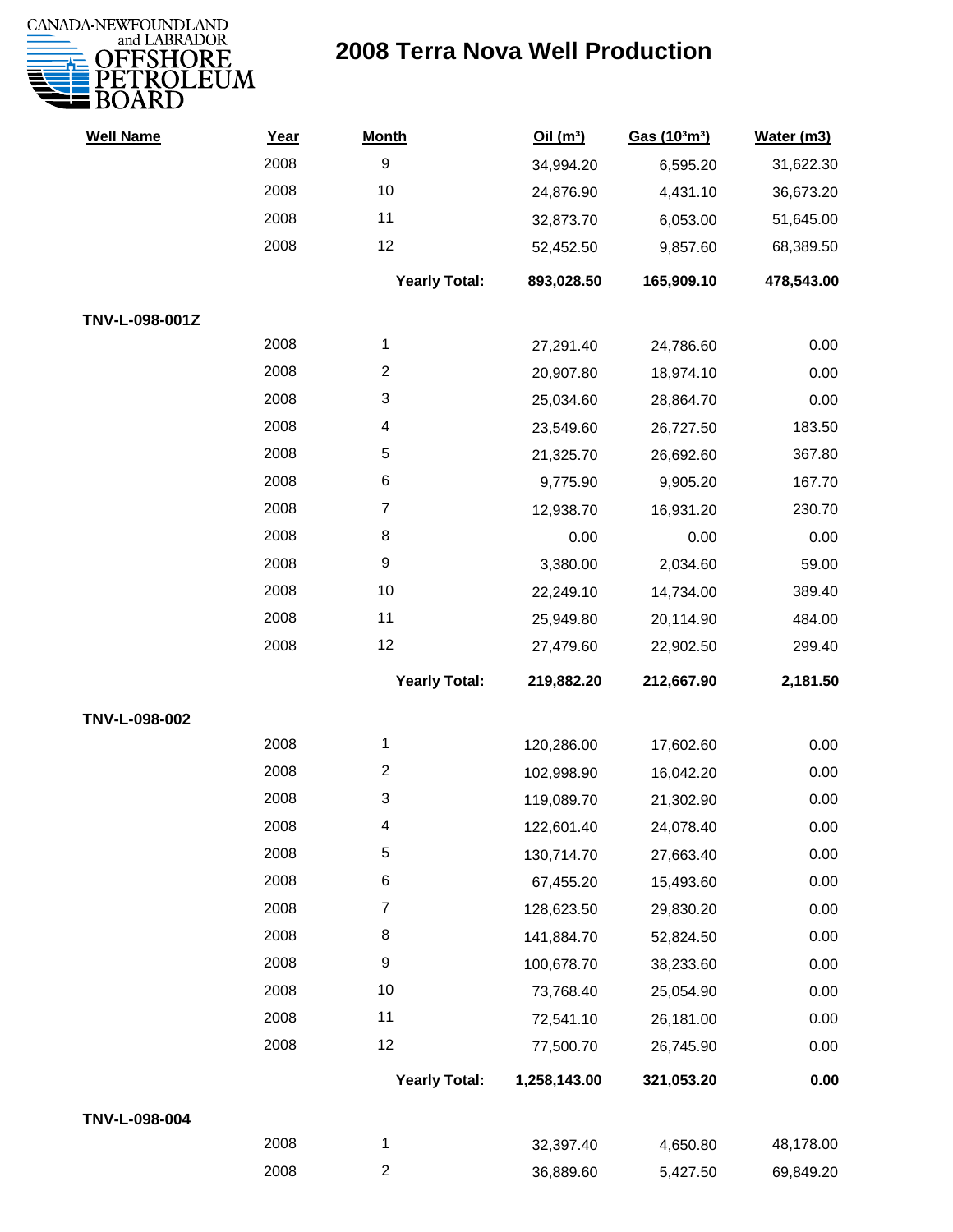

| <b>Well Name</b> | Year | <b>Month</b>         | Oil $(m^3)$ | Gas (103m3) | Water (m3) |
|------------------|------|----------------------|-------------|-------------|------------|
|                  | 2008 | 3                    | 48,825.70   | 7,630.70    | 52,987.70  |
|                  | 2008 | 4                    | 36,531.00   | 5,574.10    | 26,977.50  |
|                  | 2008 | 5                    | 45,776.70   | 6,726.30    | 27,942.90  |
|                  | 2008 | $\,6$                | 22,828.60   | 3,516.50    | 24,843.20  |
|                  | 2008 | $\overline{7}$       | 46,295.50   | 7,331.80    | 51,739.70  |
|                  | 2008 | 8                    | 45,152.60   | 6,794.30    | 60,673.40  |
|                  | 2008 | 9                    | 37,443.50   | 5,738.40    | 45,204.50  |
|                  | 2008 | 10                   | 41,447.10   | 6,003.00    | 47,255.00  |
|                  | 2008 | 11                   | 47,887.50   | 6,782.70    | 34,842.60  |
|                  | 2008 | 12                   | 34,587.50   | 4,892.10    | 72,747.40  |
|                  |      | <b>Yearly Total:</b> | 476,062.70  | 71,068.20   | 563,241.10 |
| TNV-L-098-007X   |      |                      |             |             |            |
|                  | 2008 | 1                    | 15,855.00   | 2,306.40    | 2,584.20   |
|                  | 2008 | $\overline{2}$       | 15,691.50   | 2,339.80    | 2,599.10   |
|                  | 2008 | 3                    | 14,748.10   | 2,335.60    | 3,419.00   |
|                  | 2008 | 4                    | 11,183.20   | 1,726.20    | 2,810.30   |
|                  | 2008 | 5                    | 10,368.30   | 1,537.50    | 2,512.10   |
|                  | 2008 | 6                    | 6,194.60    | 963.70      | 1,492.20   |
|                  | 2008 | $\overline{7}$       | 13,835.00   | 2,217.30    | 3,462.60   |
|                  | 2008 | 8                    | 8,603.20    | 1,310.70    | 2,105.90   |
|                  | 2008 | $\boldsymbol{9}$     | 5,060.80    | 781.20      | 1,238.40   |
|                  | 2008 | 10                   | 1,984.40    | 290.60      | 487.50     |
|                  | 2008 | 11                   | 9,043.30    | 1,370.80    | 2,367.90   |
|                  | 2008 | 12                   | 3,751.70    | 564.60      | 4,168.30   |
|                  |      | <b>Yearly Total:</b> | 116,319.10  | 17,744.40   | 29,247.50  |
| TNV-L-098-008    |      |                      |             |             |            |
|                  | 2008 | 1                    | 24,344.00   | 3,542.00    | 65,085.70  |
|                  | 2008 | $\overline{c}$       | 17,254.10   | 2,573.20    | 40,966.60  |
|                  | 2008 | 3                    | 24,963.20   | 3,954.10    | 70,364.60  |
|                  | 2008 | 4                    | 23,174.00   | 3,583.80    | 61,046.10  |
|                  | 2008 | 5                    | 18,270.90   | 2,721.10    | 50,406.90  |
|                  | 2008 | 6                    | 6,814.60    | 1,063.90    | 13,965.40  |
|                  | 2008 | $\overline{7}$       | 20,323.50   | 3,262.40    | 57,906.10  |
|                  | 2008 | 8                    | 23,780.50   | 3,626.60    | 54,336.00  |
|                  | 2008 | 9                    | 14,159.90   | 2,199.40    | 32,344.30  |
|                  | 2008 | 10                   | 21,955.90   | 3,222.80    | 52,020.90  |